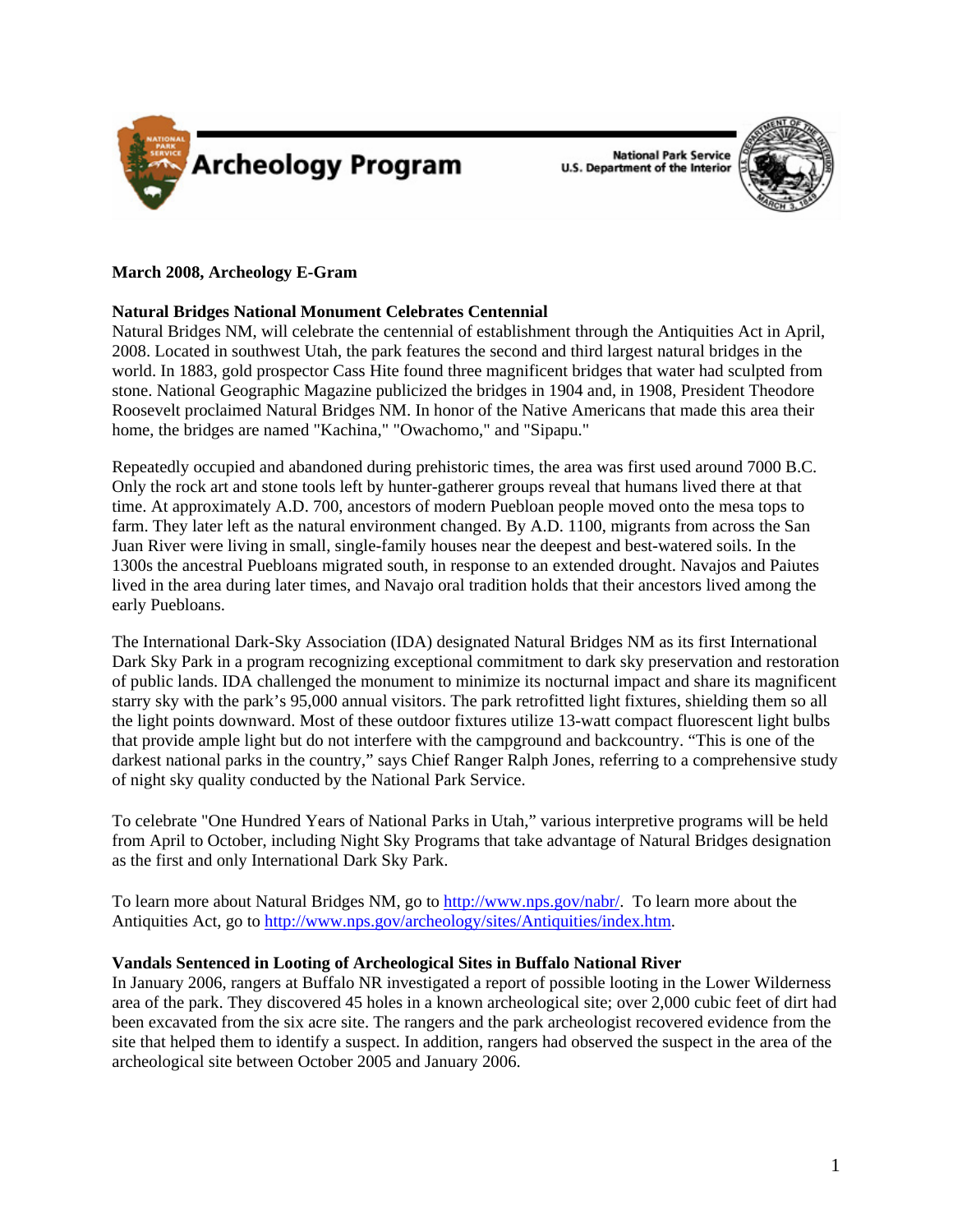Rangers interviewed Carl Ray Henderson in February 2006, who confessed to digging at the site. Over the next six months, Henderson recovered and returned artifacts from the site, as well as artifacts and human bones from other sites he had looted.

In March 2007, Henderson was indicted by a Federal grand jury for a felony violation of the Archaeological Resource Protection Act (ARPA; 16 USC § 470ee-mm). He pled guilty to this offense in July, but failed to appear for his sentencing. A warrant was issued for his arrest. Henderson was arrested by U.S. Marshals in February 2008 and held until sentencing. Henderson was sentenced to 21 months in Federal prison, a year's supervised probation, and ordered to pay \$2,720 in restitution for a felony conviction under ARPA.

# **NPS Cultural Resources GIS Facility developing Spatial Data Standard**

The Federal Geographic Data Committee (FGDC) is an organization within the Federal government that is dedicated to promoting coordination and reducing redundancy in the creation of spatial data. As part of its responsibilities, the FGDC provides the framework for creating spatial data standards for all Federal agencies. OMB Circular A-16, revised 2002, designated the NPS as the lead agency for the cultural resource spatial data theme, which includes archeological resources.

Within NPS, the Cultural Resource GIS Facility (CRGIS) has the responsibility for tasks associated with this lead agency status, including assessing current best practices, developing cultural resource spatial data standards, creating tools and guidance for those utilizing those standards, and disseminating cultural resource data more widely.

In December 2007, CRGIS submitted a proposal "Need of Cultural Resource Spatial Data Standard" to the FGDC Standards Working Group. The proposal is the first step in creation of a standard for collection, maintenance, and distribution of cultural resources spatial data by Federal agencies and, extension, State and Tribal Historic Preservation Offices. On February 27, 2008, the FGDC Standards Working Group met and unanimously accepted the proposal. The CRGIS now has FGDC official endorsement to establish standards for cultural resources spatial data that will apply for all Federal agencies.

# **Projects in Parks: Multiple Lines of Evidence: Searching for the Sand Creek Massacre Site**  by **Alexa Roberts**

The search for the location of the 1864 Sand Creek Massacre site was a collaborative effort among the NPS, State of Colorado, Cheyenne and Arapaho Tribes of Oklahoma, Northern Cheyenne Tribe, and Northern Arapaho Tribe. The location of the massacre site was confirmed through a combination of archaeological, oral historical and archival research, although the archaeological evidence had different meanings for tribal, NPS, and other stakeholders. This report provides an overview of the project and how the partners relied on different lines of evidence to interpret the archaeological record.

Archeology E-Gram readers can access the full report through the *News and Links* page [www.nps.gov/archeology/public/news.htm](http://www.nps.gov/archeology/public/news.htm) on the Archeology Program web site. NPS employees who can access the NPS intranet can read the full report by going to **Projects in Parks**  <http://inside.nps.gov/waso/custommenu.cfm?lv=3&prg=279&id=3670>on InsideNPS.

*Archeology E-Gram*, distributed via e-mail on a regular basis, includes announcements about news, new publications, training opportunities, national and regional meetings, and other important goings-on related to public archeology in the National Park Service and other public agencies. Recipients are encouraged to forward *Archeology E-Grams* to colleagues and relevant mailing lists. The *Archeology E-Gram* is available on the *News and Links* page [www.nps.gov/archeology/public/news.htm](http://www.nps.gov/archeology/public/news.htm) on the Archeology Program web site.